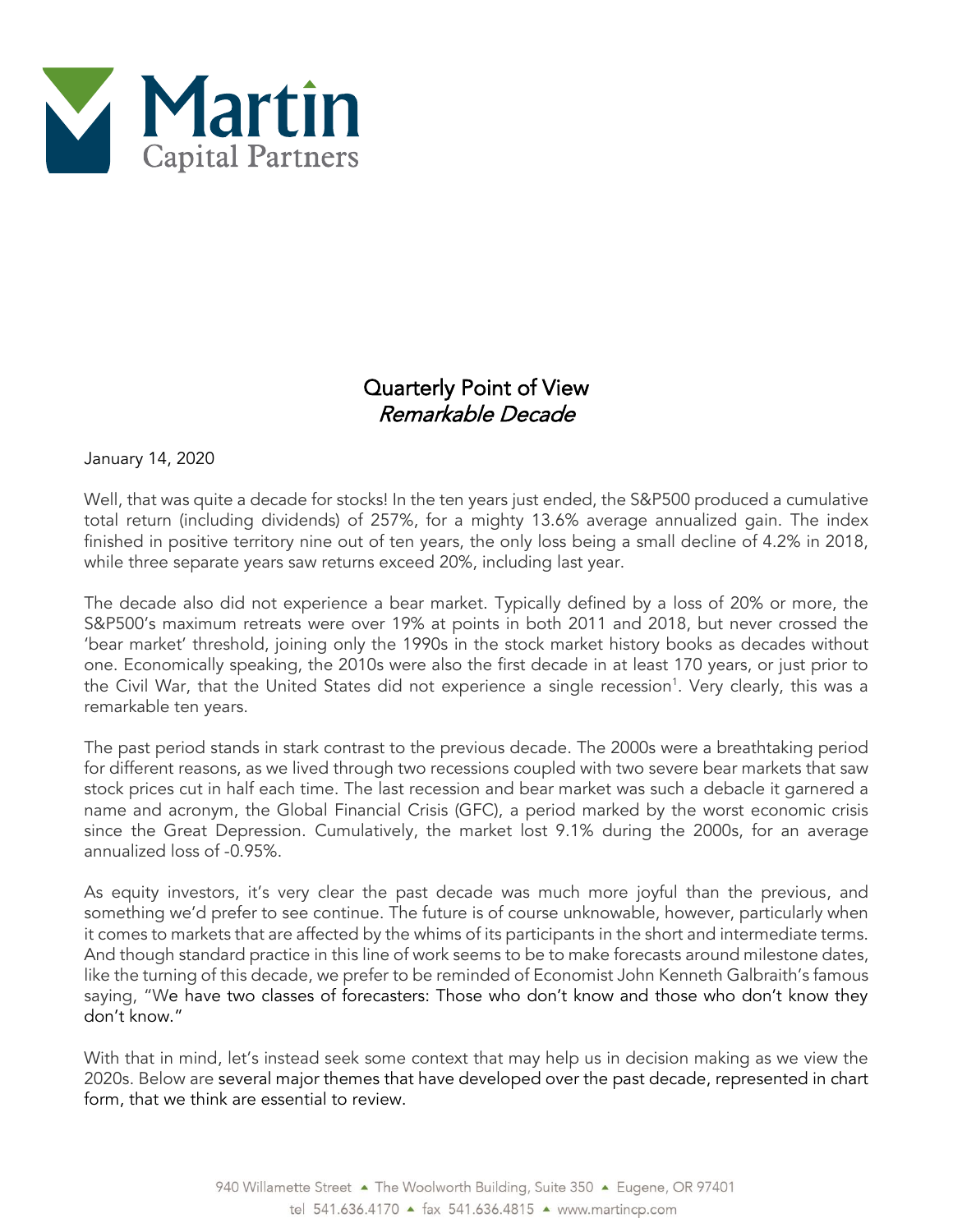## Global Interest Rates Nearing Zero

The chart below is a simple average of equal-weighted 10-year government bond yields from six large global sovereign issuers, including the United States, looking back 120 years. This 'snapshot' of average yields was taken this past August, so might look ever-so slightly different now, but the point remains the same. Global yields are approaching ZERO, and it's clear we are in the historical 'wilderness' in this regard.

This development has implications for virtually everything in markets and finance, as it's a representation of the cost of money. In addition to the crucial impact on decisions relating to the allocation between stocks and bonds, it also likely provides clear evidence that central bankers around the world – who have used rate reduction as a stimulative tool for so long - are about out of fire power with this weapon. Yes, yields can go lower than zero, meaning negative, which has happened broadly throughout Europe the last several years and remains the case today, but this is not a valid solution or legitimate tool in our view. It is simply a dangerous experiment being played with the financial system.



In looking at this global interest rate scenario purely from an equity investor's standpoint, a couple of potential conclusions arise: 1) Stock dividends, particularly those that grow, will continue to be prized as an attractive relative source of income, and 2) price to earnings multiple expansion, which has been fueled in large part by a decline in the cost of money (interest rates) and has contributed a large portion of the past decade's price return for stocks, cannot be relied upon to do the same this next decade when starting from a base near zero.

## Wide Valuation Dispersion Between Stocks

The second important theme which is illustrated in the next chart is the very wide valuation discrepancy that has come to exist between the most-prized and least-prized stocks. This analysis takes the top quintile by forward price to earnings multiple (P/E) within the S&P500 and compares it to the bottom quintile's P/E multiples. What can be seen is that over the past 35 years the top quintile has averaged a P/E of 20, while the bottom averaged 10. At the start of the last decade, that relationship remained true to historical form – in fact the dispersion between the two segments was tighter than normal at that point, meaning many stocks were valued relatively similarly. Today, we see the least expensive basket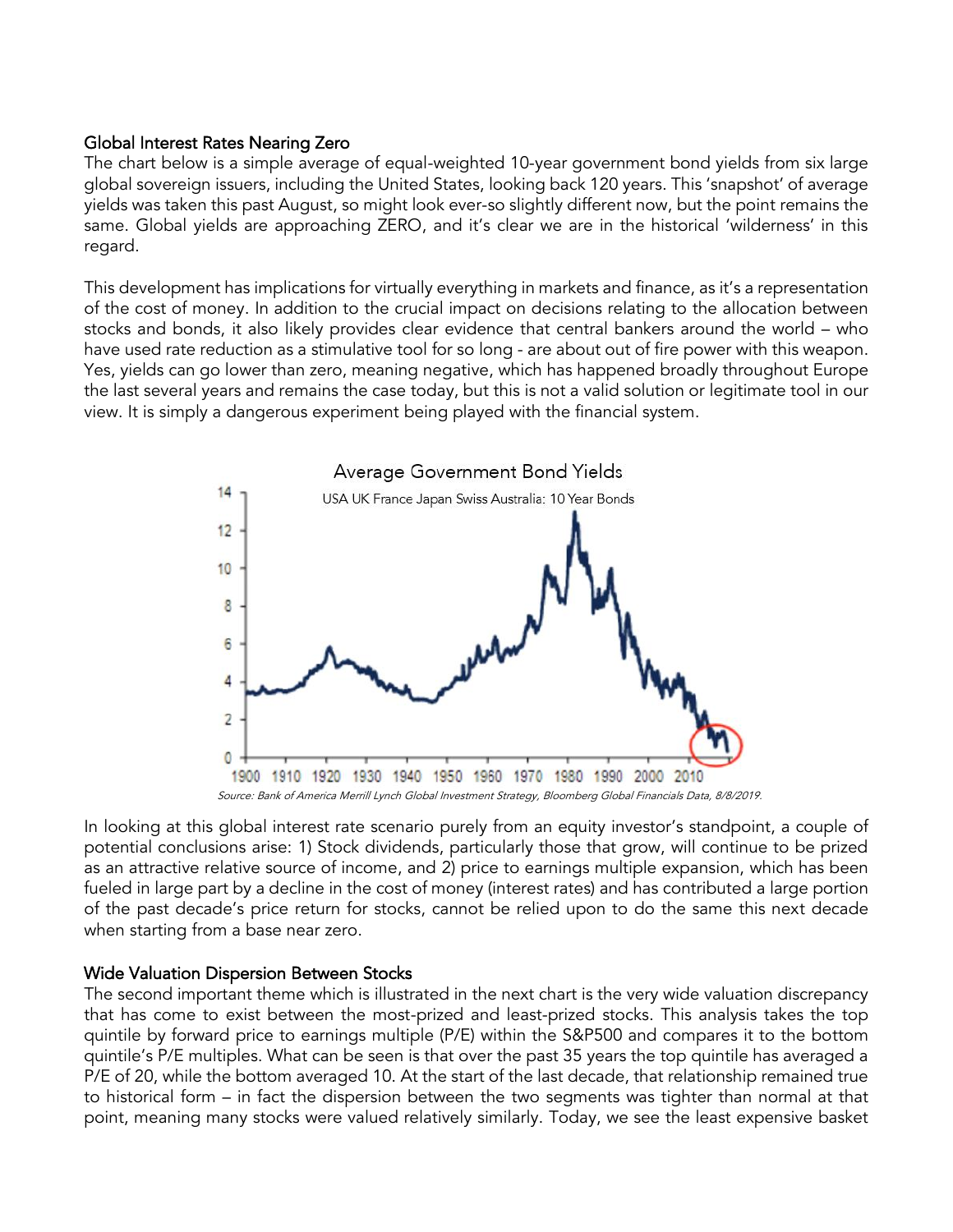of stocks trading close to their three-plus decade average, even after a very long bull-market, while the most expensive group is now 40% above its average levels. In our view this is not necessarily a negative scenario, as it seems to suggest (and our bottom-up analysis of individual stocks tends to validate) that there are pockets of the market that remain attractively priced, offering investable opportunities. It might be expected after a historically long bull-market that most all segments of the market would be trading above their normal valuation ranges, but that does not appear to be the case, which is constructive.



Additionally, it may also leave open a good probability the next market downturn won't treat all segments of the market with the same disdain. Though a bit wider gap in the relationship existed around the turn of the century, as the Technology/Telecom bubble was in full bloom, the discrepancy between the top and bottom quintile was similar to the current environment. As that bubble broke in early 2000, and P/E's for the most expensive group collapsed from their peak, the less expensive baskets of stocks outperformed. Using the Russell 1000 Value Index as a proxy for such a group of stocks, it's interesting to note the outperformance in subsequent years versus the S&P500. In the three years starting at the beginning of 2000, the value group outperformed by almost 10% annually, and when broadened to include the entire decade, the Russell 1000 Value outperformed the S&P500 by 56% through the end of 2009.

## Value versus Growth

The final chart is a cousin to the valuation discrepancy illustration above and is just one of many different options to illustrate this theme over the past decade, as evidence appears everywhere, no matter how the data is parsed. The comparison below specifically tracks the relative performance between the MSCI World Value Index to MSCI USA Growth Index over the trailing ten years and clearly defines one of the most unbreakable trends of the period – the dominance of growth stocks based in the United States.

Other areas have done well on an absolute basis, in fact the World Value index was up 141% for the decade, but that is just 45% of the return garnered by USA growth stocks over the same period.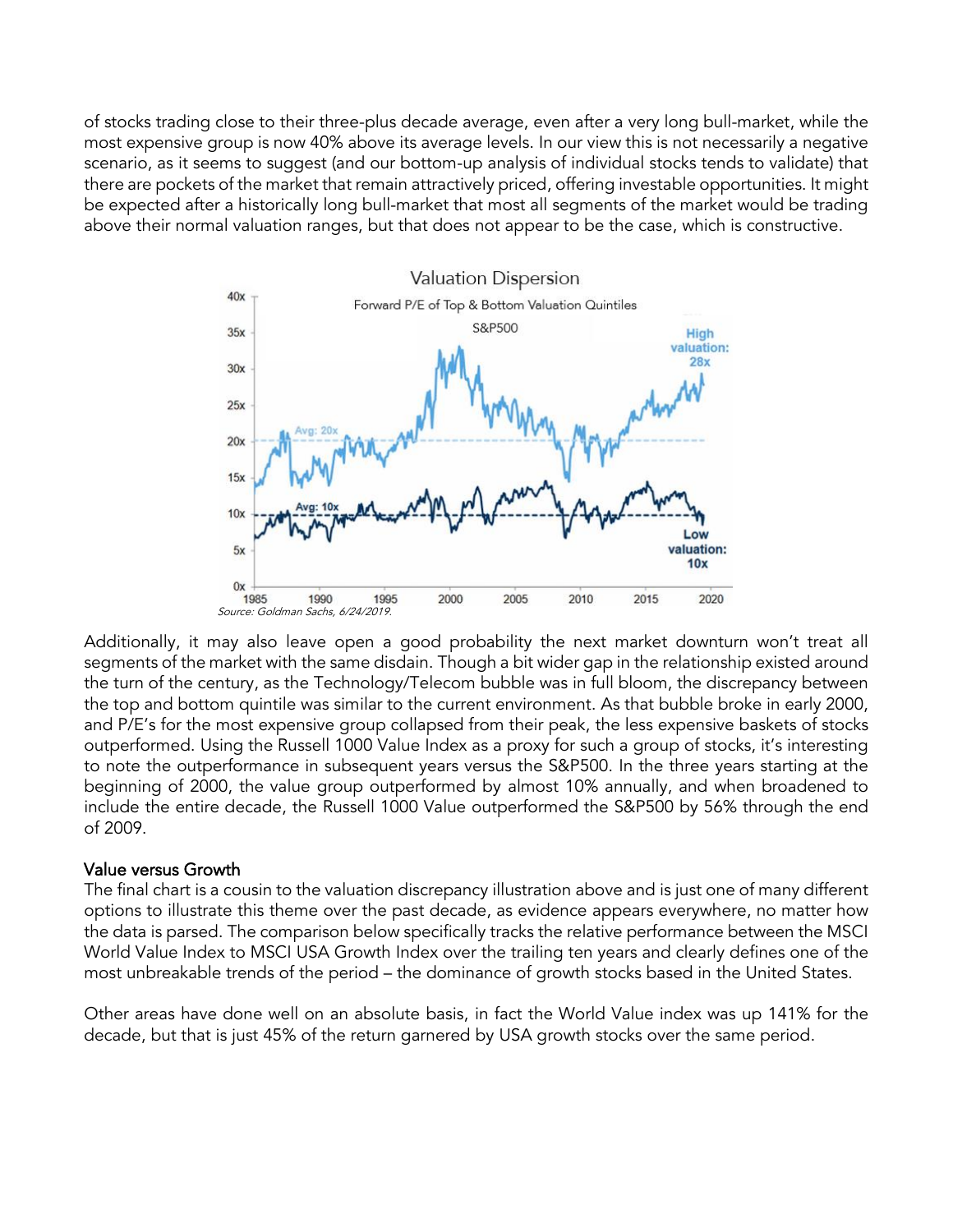

The impact of growth stocks that reside within the S&P500 has also greatly influenced its performance, given the capitalization weighted structure of the index. Currently, the top 5 holdings in the S&P500, which are all classified as growth stocks, make up almost 18% of its weighting, the heaviest influence since 1999<sup>2</sup>. Looked at another way, just 1% of stocks in the index have a 18% representation, and in 2019 accounted for almost 25% of the index's return production.

With momentum firmly intact for growth stocks, their leadership position could endure well into 2020 and beyond. That doesn't change the fact, however, that this growth over value outperformance is incredibly long-in-the-tooth based on historical observation going back to the 1930s 3 . Given the potential relationship between this outperformance and the valuation we discussed for the expensive quintile of stocks in chart #2, it would be wise for investors to contemplate what a change in leadership might mean for those holdings. Additionally, given the value index we analyzed here is global in nature, we would contend that opportunity likely exists for investment in markets outside of the Unites States.

The past decade was remarkable in many ways, and we are extremely thankful to those that have entrusted us with their capital along the way. It is a sincere privilege serving you, and we look forward to many years of fruitful partnership as we head into the '20s.

Please feel free to call or email with questions you may have regarding our strategies or Martin Capital Partners in general. You can also find information on our website at [www.martincp.com.](http://www.martincp.com/)

Respectfully,

amb /h

Cameron K Martin Chief Investment Officer Martin Capital Partners, LLC